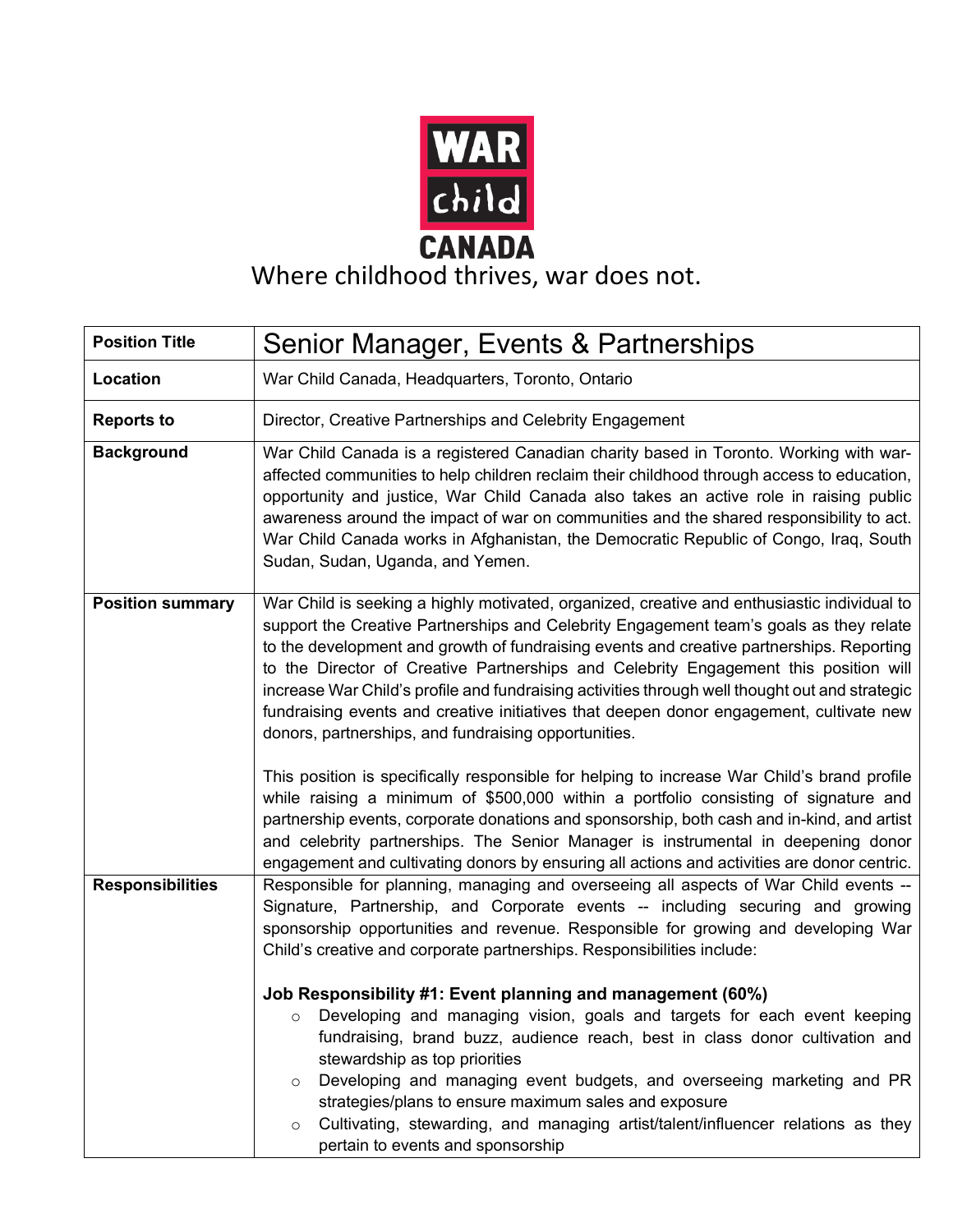|                | With strategic year over year growth in mind, develop targeted and compelling<br>$\circ$<br>sponsorship and corporate proposals and presentations for current and prospective |
|----------------|-------------------------------------------------------------------------------------------------------------------------------------------------------------------------------|
|                | partnerships, development of sponsorship agreements and fulfillment reports<br>Actively sourcing and securing maximum sponsorship support (cash and in-kind)<br>$\circ$       |
|                | for all events and campaigns and initiatives                                                                                                                                  |
|                | Solicit in kind sponsorship to help reduce expenses and drive net revenue,<br>$\circ$<br>including gifts-in-kind, prizing for auctions and raffles                            |
|                | Managing sales, ticketing, invitations, and guest coordination<br>$\circ$                                                                                                     |
|                | Managing volunteer committee efforts<br>$\circ$                                                                                                                               |
|                | Recruitment, training, coordination, and management of event volunteers<br>$\circ$<br>Developing and designing event materials, pitches; researching, writing, and            |
|                | $\circ$<br>providing administrative support as required                                                                                                                       |
|                | Engaging new target markets and audiences across North America through events.<br>$\circ$                                                                                     |
|                | Coordinating with donors, partners, vendors, sponsors, and volunteers to ensure<br>$\circ$                                                                                    |
|                | events are executed with excellence, with stakeholder and donor stewardship and                                                                                               |
|                | cultivation as a top priority, while keeping within budget and maximizing ROI                                                                                                 |
|                | Managing on-site activities<br>$\circ$                                                                                                                                        |
|                | Managing event wrap-up, including supporter communications, reporting and<br>$\circ$<br>inventory                                                                             |
|                | Representing War Child at events; coordinating and leading War Child teams at<br>$\circ$<br>events                                                                            |
|                | Ensuring deliverables are fulfilled and processes are streamlined.<br>$\circ$                                                                                                 |
|                | Job Responsibility #2: Creative and corporate partnerships (30%)                                                                                                              |
|                | Developing and managing corporate and creative partnership prospect lists<br>$\circ$                                                                                          |
|                | with goals and targets for each                                                                                                                                               |
|                | Managing corporate and creative partnership accounts to grow revenue and<br>$\circ$                                                                                           |
|                | partnership opportunities and increase War Child's reach                                                                                                                      |
|                | Developing and managing corporate pitches, fulfillment reports, and<br>$\circ$                                                                                                |
|                | overseeing marketing and PR strategies/plans to ensure maximum return and                                                                                                     |
|                | best in class cultivation and stewardship<br>Cultivating, stewarding, and managing artist/talent/influencer relations as they<br>$\circ$                                      |
|                | pertain to corporate and creative partnership opportunities                                                                                                                   |
|                | Job Responsibility #3: Strategy development (10%)                                                                                                                             |
|                | Support the development and execution of annual plans, programs, and budgets<br>$\circ$                                                                                       |
|                | that ensure long-term event, sponsorship, partnership, and philanthropy objectives                                                                                            |
|                | are met                                                                                                                                                                       |
| Qualifications | <b>Education</b>                                                                                                                                                              |
|                | <b>Required</b>                                                                                                                                                               |
|                | Post-secondary education in fundraising, event management, arts and<br>$\circ$                                                                                                |
|                | entertainment, marketing or equivalent combination of education and                                                                                                           |
|                | experience                                                                                                                                                                    |
|                | <b>Desired</b>                                                                                                                                                                |
|                | Post-graduate degree in fundraising, events, or marketing considered an asset.<br>$\circ$<br>Membership in good standing with an industry association (AFP etc.)<br>$\circ$   |
|                |                                                                                                                                                                               |
|                | <b>Experience</b>                                                                                                                                                             |
|                | Over five years' experience in event planning and management, including<br>$\circ$<br>professional fundraising experience, with a minimum two years in a<br>management role   |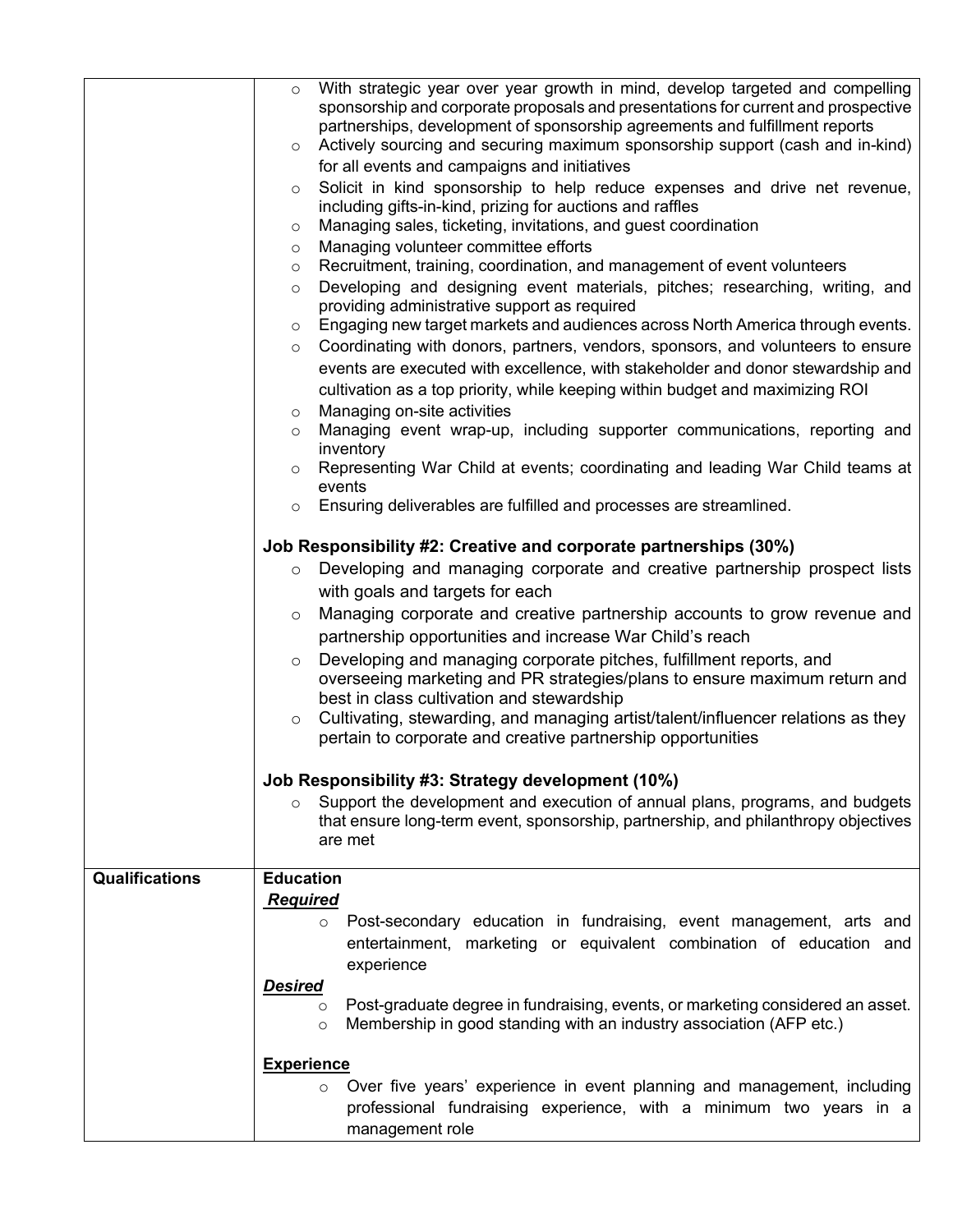|                                      | Experience in corporate business development, sponsorship procurement, and<br>$\circ$<br>fulfillment<br>Experience securing and developing corporate partnerships<br>$\circ$<br>Experience fundraising, managing donors, committees, and volunteers<br>$\circ$<br>Experience managing staff, agencies, vendors, consultants<br>$\circ$<br>Experience developing marketing and PR strategies, plans, and materials<br>$\circ$<br>Experience working within the music industry and/or entertainment industry and<br>$\circ$<br>working with artist and celebrity partners a strong asset<br>Relevant experience at an international development organization, including<br>$\circ$<br>event sponsorship and corporate partnerships a strong asset<br>Experience using Raiser's Edge or other Customer Relationship Management<br>$\circ$<br>database a strong asset<br>Demonstrated experience working in a high performance, fast paced team<br>$\circ$<br>environment                                                                                                                                                                                                                                                                                                                                                                                                                                                                                                                                                                                       |
|--------------------------------------|-------------------------------------------------------------------------------------------------------------------------------------------------------------------------------------------------------------------------------------------------------------------------------------------------------------------------------------------------------------------------------------------------------------------------------------------------------------------------------------------------------------------------------------------------------------------------------------------------------------------------------------------------------------------------------------------------------------------------------------------------------------------------------------------------------------------------------------------------------------------------------------------------------------------------------------------------------------------------------------------------------------------------------------------------------------------------------------------------------------------------------------------------------------------------------------------------------------------------------------------------------------------------------------------------------------------------------------------------------------------------------------------------------------------------------------------------------------------------------------------------------------------------------------------------------------|
|                                      | <b>Knowledge and Skills</b><br>Superior communication skills (written and verbal) with excellent planning and<br>$\circ$<br>organization skills - including the ability to effectively present the organization to<br>external stakeholders - interpersonal, influencing, and negotiation skills<br>Strong leadership and partnership-building abilities<br>$\circ$<br>Proven ability to work with multiple stakeholders and to secure new business<br>$\circ$<br>Strong planning and project management skills; ability to manage multiple projects<br>$\circ$<br>from conception to completion with minimal supervision, for both internal and<br>external partners<br>Ability to prioritize big picture ideas and execute into tangible actions<br>$\circ$<br>Strong research and analytical skills<br>$\circ$<br>Creative, detail-oriented, and resourceful self-starter with demonstrated ability to<br>$\circ$<br>take initiative and work well independently with minimal supervision, while<br>possessing the ability to work confidently and collaboratively in a team environment<br>Proven ability to set priorities and meet to deadlines<br>$\circ$<br>Proven ability to work within budget and creatively cost save where possible<br>$\circ$<br>Ability to multi-task in a creative, dynamic environment and adopt new processes<br>$\circ$<br>and methodologies<br>Solid computer skills, including Microsoft Office Suite<br>$\circ$<br>Graphic design experience on Canva, Adobe Photoshop, and/or Illustrator is an<br>$\circ$<br>asset. |
| Compensation                         | <b>Salary range: \$75,000 - \$85,000 and a package of benefits including comprehensive</b><br>health insurance, RRSP match contribution after one year of service, generous vacation,<br>remote working with work-life balance arrangements, and an employee assistance<br>program.                                                                                                                                                                                                                                                                                                                                                                                                                                                                                                                                                                                                                                                                                                                                                                                                                                                                                                                                                                                                                                                                                                                                                                                                                                                                         |
| <b>Application</b><br><b>Process</b> | Interested applicants are invited to send a curriculum vitae and an accompanying cover<br>letter electronically to: Email: jobs@warchild.ca. Please ensure your application email has<br>the subject heading of 'Senior Manager, Events & Partnerships - [insert your name]' Only<br>those applicants selected for an interview will be notified. We regret we are unable to<br>entertain phone calls. War Child Canada is an equal opportunity employer. War Child<br>Canada is committed to providing a work environment in which all individuals are treated<br>with respect and dignity. Final candidates will be vetted in accordance with War Child<br>Canada's Child Safeguarding Policy and Prevention of Sexual Abuse and Exploitation                                                                                                                                                                                                                                                                                                                                                                                                                                                                                                                                                                                                                                                                                                                                                                                                             |